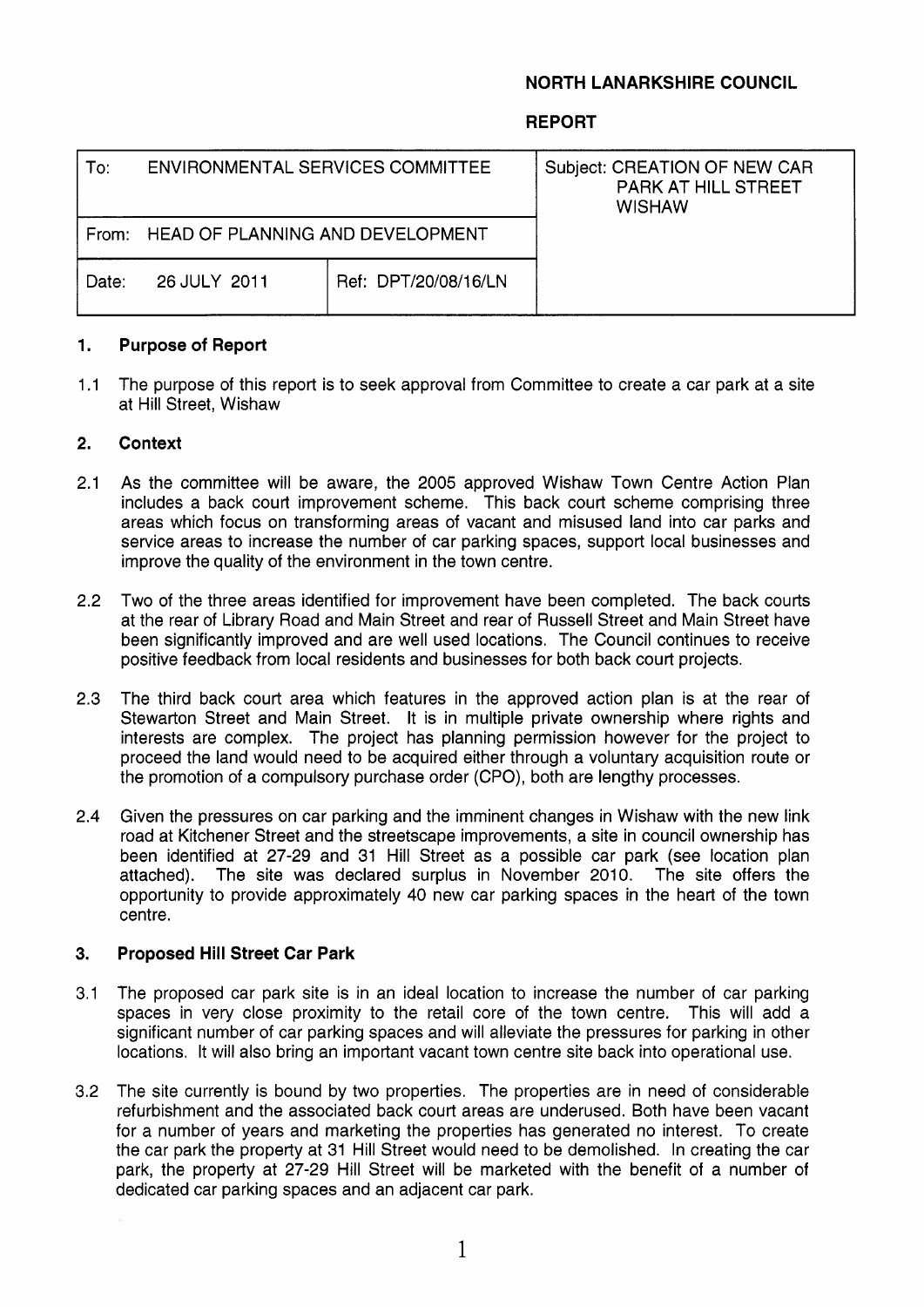- 3.3 Given the importance of this site and the complexities involved in the final back court project, authority is being sought to proceed with creating a car park at Hill Street in advance of the Stewarton Street and Main Street site in the approved Wishaw Town Centre Action Plan. This would not substitute the third back court area but would be taken forward as an earlier project to ensure efficient delivery and support the Main Street streetscape improvements.
- 3.4 It is intended that the project be progressed during 2011/12. The project would require planning permission and a building warrant for demolition of 31 Hill Street and construction of a car park. A report seeking authority to appoint a contractor will follow in due course.
- 3.5 The project will be funded by Planning and Development's Town Centre Capital budget.

#### **4. Corporate Considerations**

4.1 This project will help realise the Council's aim of making its Town Centres vibrant, one of the priorities contained in the Regeneration theme of the Corporate Plan and aid in the delivery of the Community Plan.

#### **5. Recommendations**

- 5.1 It is recommended that the Committee:
	- (i) Approve taking forward the development of a car park on Hill Street during 201 1/12 in advance of the back court to the rear of Kirk Road and Stewarton Street, Wishaw.

Sincey Linker

# **SHIRLEY LINTON HEAD OF PLANNING AND DEVELOPMENT**

Local Government Access to Information Act: for further information about this report, please contact Lyndsay Noble on 01236 616 242 (6/07/2011)